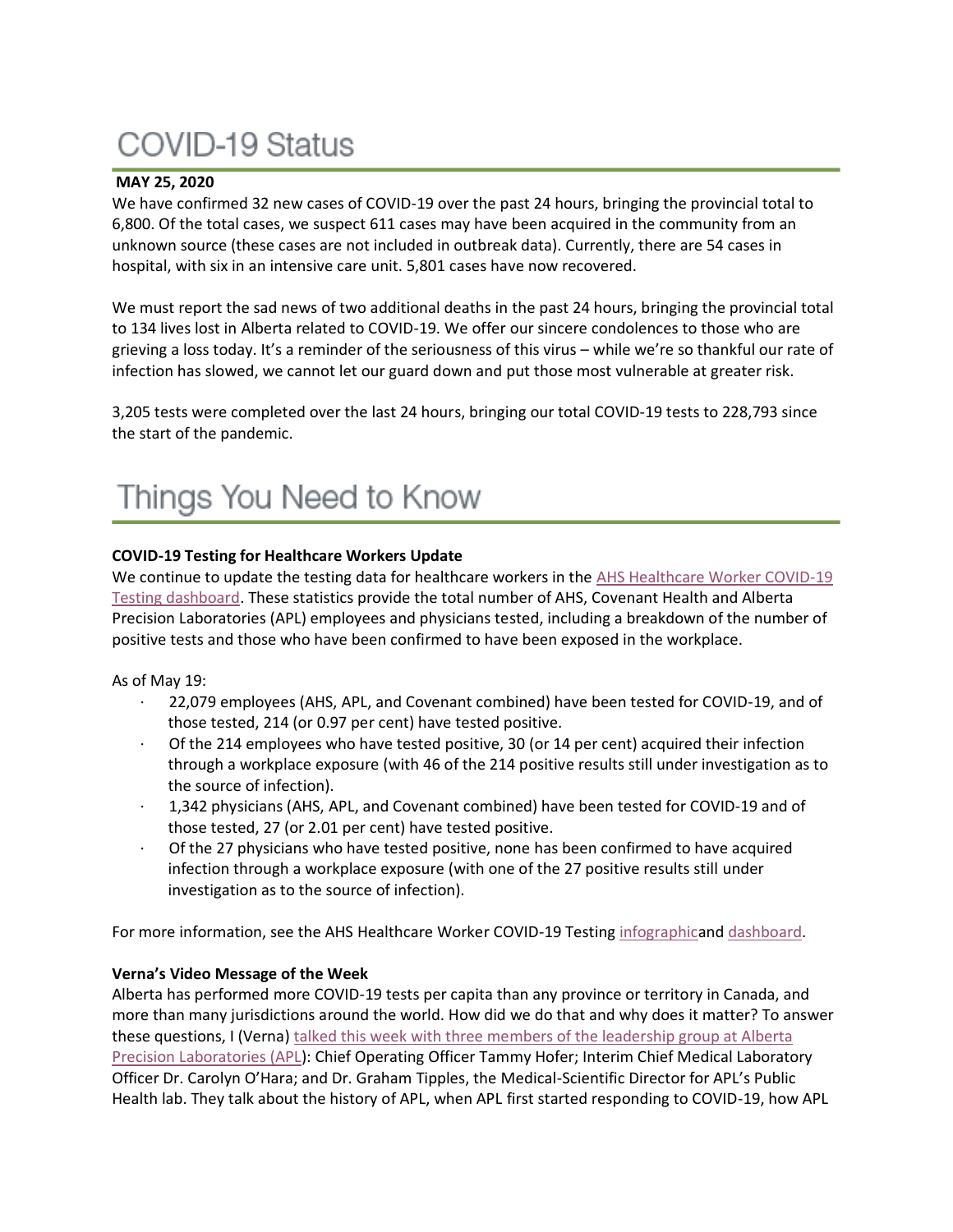has ramped up testing in the province and what's next for APL in terms of its pandemic response. I also share information about a new 'gratitude wall' on the AHS website, which is also mentioned later in this update.



Dr. Verna Yiu talks with Tammy Hofer, Dr. Carolyn O'Hara and Dr. Graham Tipples about APL's response to COVID-19.

# **Maternity Services Restored in Calgary Zone**

All inpatient labour and delivery, neonatal intensive care, postpartum and newborn care will be provided again at South Health Campus (SHC) effective June 3, 2020. All inpatient maternal and newborn services at High River Hospital (HRH) will also be reinstated the same day, with maternity staff at both sites returning in a phased approached starting June 1. This planned service return is contingent upon the Calgary Zone maintaining a manageable caseload of COVID-19 cases over the coming weeks.

Maternity services at SHC and HRH were temporarily suspended on April 21, as a function of ongoing Calgary Zone pandemic capacity planning. Thanks to the efforts of all Albertans in reducing the spread of COVID-19, it is now safe to resume maternity care at all acute care sites in the zone.

We would like to express our gratitude to the numerous teams, including Rural Health, Human Resources, Referral, Access, Advice, Placement, Information and Destination (RAAPID), Emergency Medical Services (EMS), Health Link and Information Technology (IT), whose collaborative efforts helped ensure the consolidation was seamless and safe. We would also like to thank the patients, families, staff, midwives and physicians affected by the temporary consolidation for their support and patience.

#### **Resuming of Some Scheduled Overnight Surgeries and Procedures**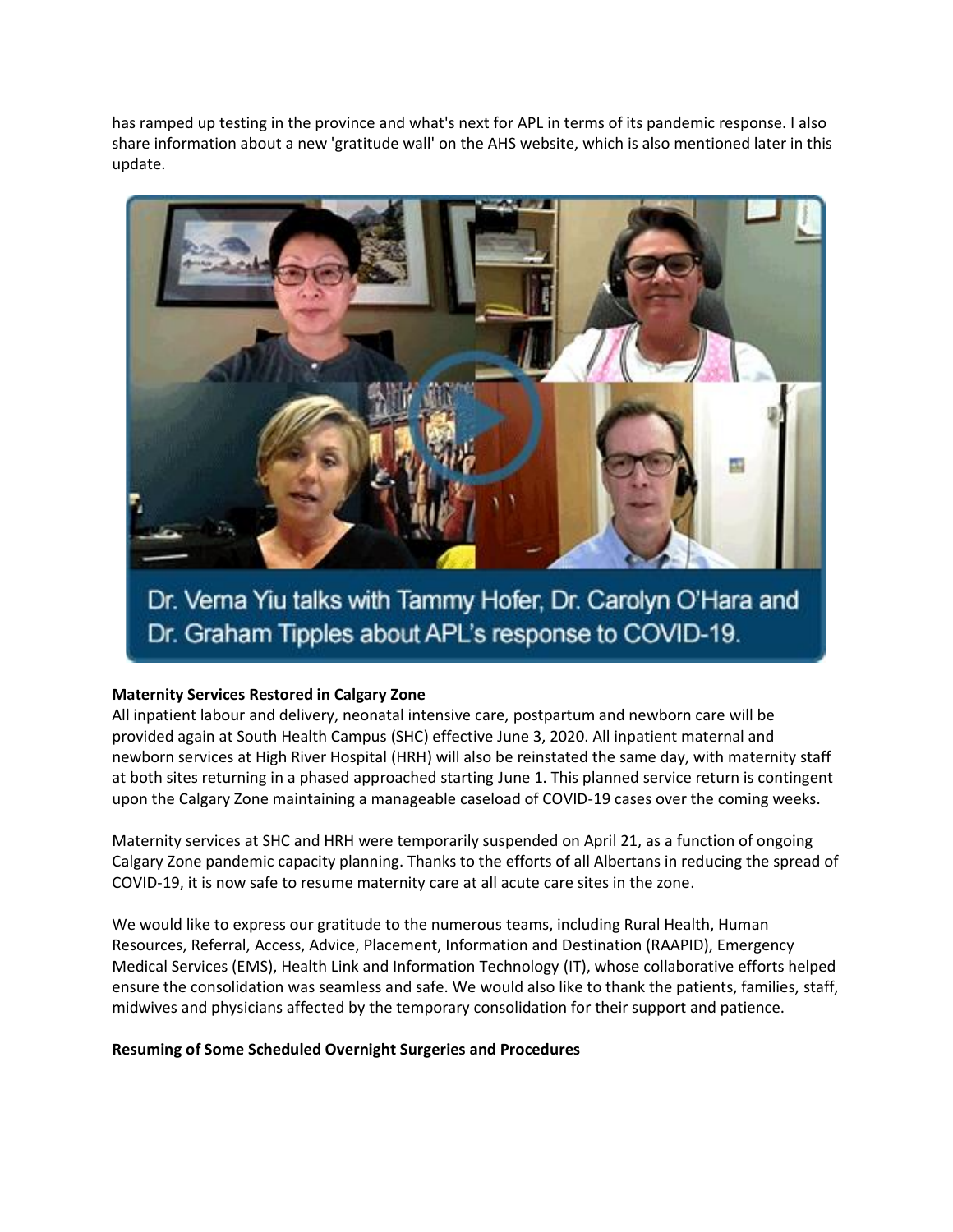The re-launch of scheduled day surgeries and procedures has been successful, thanks to the work of our staff and physicians. Between May 4 and today, approximately 3,000 scheduled day surgeries have been completed across all zones.

The Government of Alberta has [announced the AHS plan](https://www.alberta.ca/release.cfm?xID=71257CF84CA12-B538-BABF-0BD80F6B0D51DF28) to expand the resumption of surgery to include day surgeries and those requiring overnight and short stays.

We will continue to ensure emergent and urgent surgeries are maintained, while steadily increasing the number of surgeries. As we do this, we will balance the safety of patients and staff with the need to resume surgeries for Albertans waiting for care. We are addressing the backlog as quickly as we can, and also maintaining our ability to respond to the healthcare needs of the COVID-19 pandemic.

Decisions on which surgeries proceed are based on clinical need, with those most in need and waiting longest booked first. These decisions are being made at the zone level, and are also informed by the pandemic response in different parts of the province. Patients will be contacted directly regarding surgery times.

Staff and physicians redeployed from surgical services during the surgical postponement are being deployed back to their previous areas of work wherever possible. As we focus on the health of Albertans, we will also continue to support our staff and physicians throughout these changes. We thank you again, for your willingness to provide your skills and expertise to support the areas of greatest need during this pandemic.

### **Online Test Booking for COVID-19 Available on Monday in the Calgary Zone**

On Monday May 25, AHS will launch a new feature to allow Albertans taking a[nonline self-assessment](https://myhealth.alberta.ca/Journey/COVID-19/Pages/COVID-Self-Assessment.aspx) to book an appointment online, if they need to be tested. This new online booking feature will launch in the Calgary Zone first, making it easier for people to schedule a COVID-19 test at a time that is convenient for them. Once an Albertan completes the online self-assessment, they will be presented with an option to book an appointment online if they live within 50 kilometres of a testing assessment centre. The symptomatic individual will be presented with the closest location, available appointment dates and times for testing. Upon selecting their chosen date and time, they will receive a booking confirmation and at the same time, the booking will show up in the schedule at the testing assessment centre. The online booking feature will help free up AHS' resources and will help Albertans access testing more conveniently.

# **COVID-19 Asymptomatic Patient Pilot Study Wraps Up**

On April 9, as part of a COVID-19 pilot study, AHS began performing COVID-19 testing on patients admitted to hospital through the emergency department for reasons unrelated to COVID-19 illness, and who did not have symptoms of COVID-19.

Taking place at three acute care sites, including the Peter Lougheed Centre in Calgary, the Royal Alexandra Hospital in Edmonton and the Red Deer Regional Hospital, more than 1,500 tests were conducted on consenting patients throughout the course of the project, which concluded today. We are pleased to report that there were no asymptomatic patients who tested positive for the virus.

While more detailed communication about this study will become available, preliminary observations demonstrate two important conclusions from this work: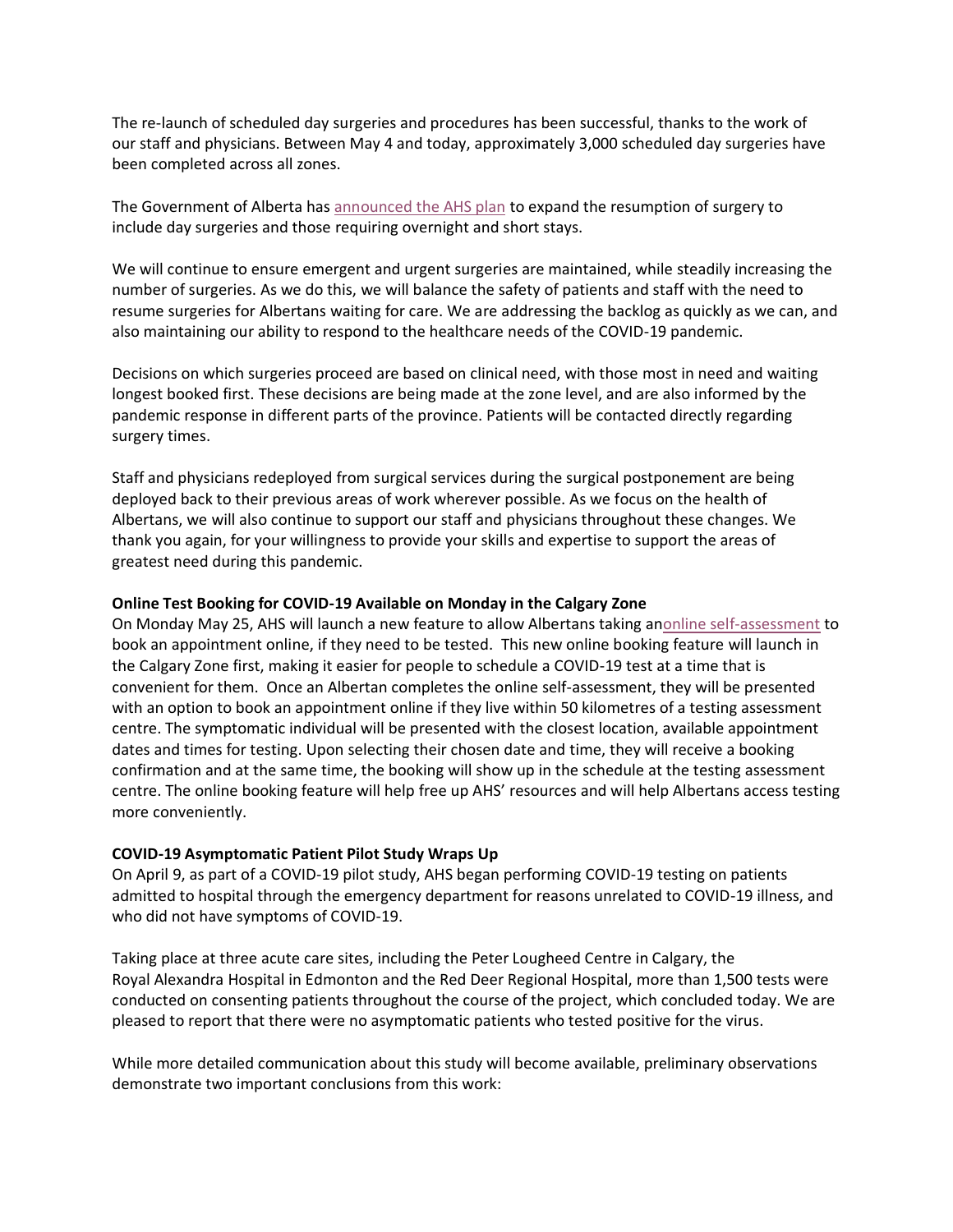- We confirmed something we already knew our Emergency Department (ED) teams are exceptional at their jobs. ED teams have been extremely adept at applying their skills and knowledge to identify patients with COVID-19, based on rigorous symptom assessment, even under difficult conditions. Well done!
- The risk of undetected COVID-19 patients being admitted through EDs in the first wave of the pandemic has been slight or none. This has significant implications for the rest of the hospital, including the use of personal protective equipment (PPE), effective assignment of isolation spaces and the confidence of our staff and patients in the safety of the environment. It also provides some comfort in outpatient settings - clinical assessment is very good at identifying patients unlikely to have COVID-19.

In the coming days, we will be analyzing the results of these tests to understand how we can best plan for ongoing COVID-19 infections in the community or a potential second wave.

Our sincerest thank you to all our ED staff for your work every day, and to everyone who participated in this pilot project.

# **Personal Protective Equipment (PPE) Question of the Week – Hand Sanitizer**

In this week's [PPE Question of the Week,](https://www.albertahealthservices.ca/topics/Page17119.aspx#ppedodont) Dr. Steve Tsekrekos — Medical Director of Workplace Health and Safety at AHS — explains the difference between technical-grade and pharmaceutical-grade ethanol, and how that impacts hand sanitizer products used at AHS. Shortages of pharmaceutical-grade ethanol has led Health Canada to approve hand sanitizer using technical-grade ethanol. The new hand sanitizing products at AHS can give off a slightly unpleasant odour but, yes, they are safe.

 $\mathsf{PPF}$  Question of the Week What's the difference between technical-grade and pharmaceutical-grade ethanol, and how does that impact hand sanitizer products I use at AHS?

Dr. Mark Joffe answers PPE question of the week.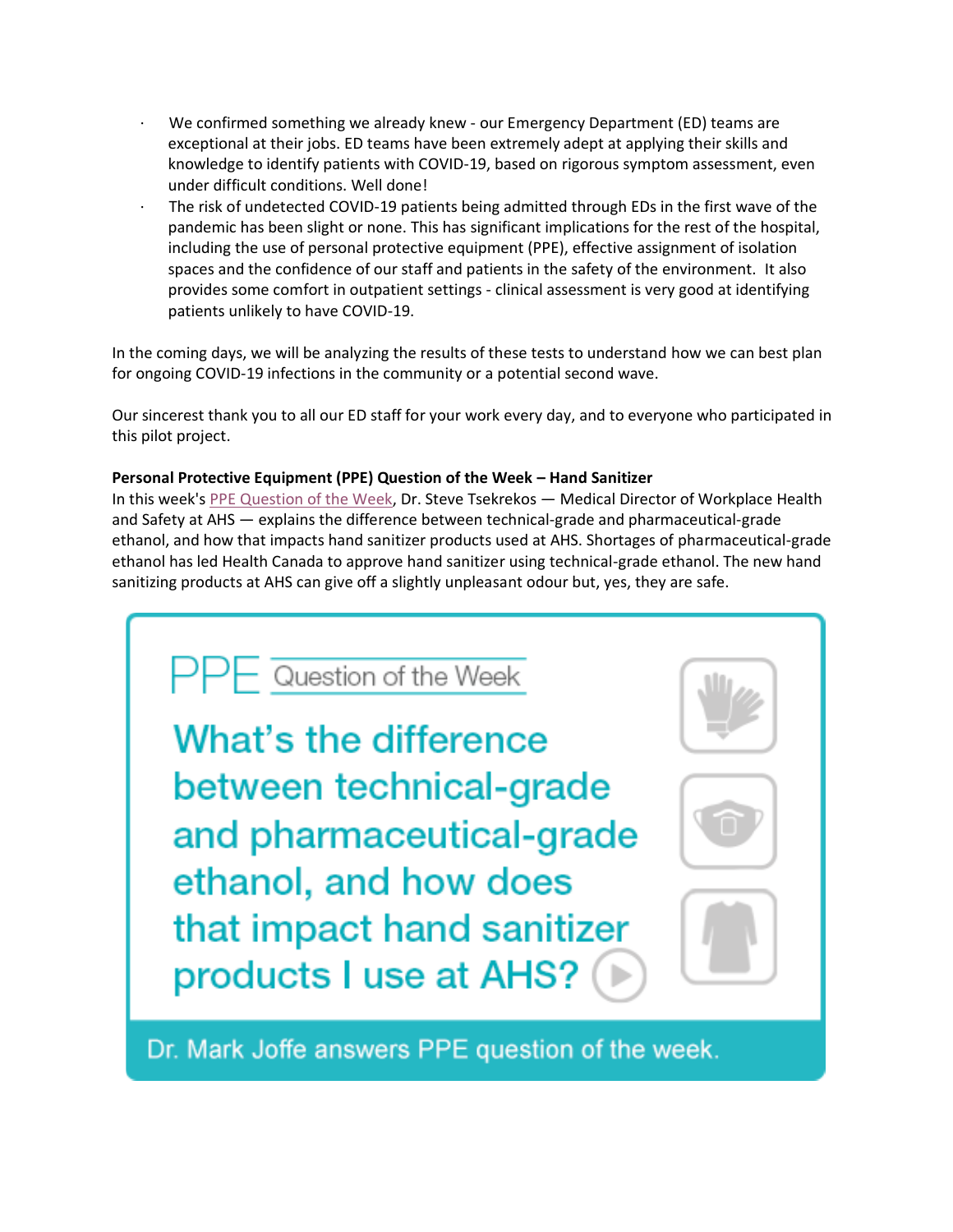#### **New Schedule for Updates**

We are revising our schedule for the COVID-19 daily updates. Beginning next week on Monday, May 25, we will provide these written updates on Monday, Wednesday and Friday.

As re-launch moves forward we will continue to assess the schedule for these updates and keep you advised. Equipping our staff and physicians with the latest information on COVID-19 remains a high priority and we will ensure you continue to receive current and relevant updates as we move through the next phases of this pandemic.

### **Re-launch at the Mass General in Boston**

We all have questions about what will change and need to be managed differently as we provide care to Albertans in this ongoing new pandemic reality. A recent article published in the New Yorker magazine may be of interest to AHS staff and physicians as we move into re-launch across the province. It describes the approach to returning to work post-COVID-19 taken by Massachusetts General Hospital in Boston. The article notes that success is dependent on a combination of four very familiar key strategies: hygiene measures, screening, distancing, and masks. As we move into establishing new normals in our places of work and in our lives outside of work, this provides a clear description of what it could look like and also illustrates some hope for success. The full article is available [here.](https://www.newyorker.com/science/medical-dispatch/amid-the-coronavirus-crisis-a-regimen-for-reentry?utm_source=facebook&utm_medium=social&utm_campaign=onsite-share&utm_brand=the-new-yorker&utm_social-type=earned)

# In the Zones

# **Zone Emergency Operations Centre (ZEOC) Update – South**

A shout out goes to members of the South Zone's Therapeutic Recreation (TR) team, for creative changes to programs and services during COVID-19, both virtual and otherwise.

Annette Yunick, TR Professional Practice Lead in South Zone, said clients in all parts of the zone have enjoyed taking part in virtual sessions and other new activities.

"In Lethbridge, when the community Expressive Arts therapy group was cancelled, the South Zone Therapeutic Recreation team stepped up to develop The Creative Journey virtual Zoom group, so clients could complete their therapy regardless of where they live," she explained.

"TR is also currently offering The Active Life, The Social Brain and The Creative Journey via Zoom groups across the zone – which amount to 19 Zoom group sessions weekly. Therapy is implemented in small groups depending on each person's needs." In April 2020, TR completed 512 virtual therapy appointments, which also included one-on-one therapy.

Social Brain sessions are designed to provide positive engagement and cognitive stimulation for those at risk for cognitive decline and depression, due to isolation and loneliness. Creative Journey provides a supportive environment for individuals with disabilities and offers the opportunity to express ideas, emotions, thoughts and feelings through artistic expression, also designed to support those facing isolation and loneliness. Active Living encourages a more active lifestyle through education and physical activity. It's a safe, supportive environment for adults who are limited to their home environment, have a chronic disease or mental health challenge, and could be at risk of physical deconditioning, declining mobility, falls, depression and loneliness.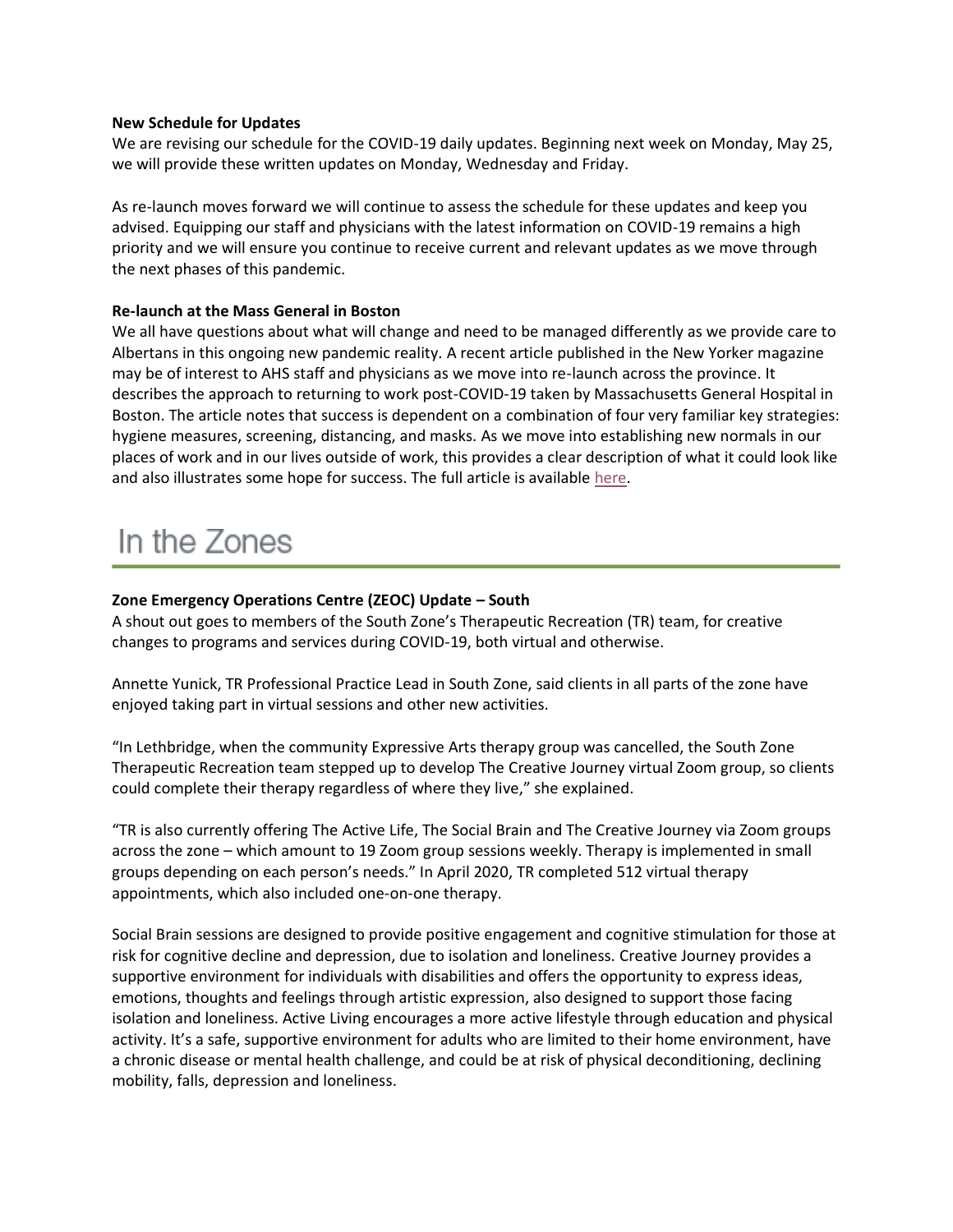"In Brooks Health Centre, long-term care residents still enjoy music care, games and trivia with a few creative changes," said Annette. "In the Crowsnest Pass Health Centre, Lorna, one of the long-term care residents, has been able to visit with her daughter and her dog online (grandma was visiting also, but too shy for the picture) – it's so precious to be able to connect in some fashion."

At Medicine Hat Regional Hospital in the Rehabilitation Unit, patients can enjoy the outdoor garden area. One patient said it was the first time they were able to get outside for fresh air in a long time, and getting an outdoor ukulele lesson from the TR team was an added bonus.

According to Annette, "The immediate benefits of relaxation and happiness can be seen the minute they step outside." The same is true at the Cardston Health Centre, where long-term care residents have been enjoying the outdoor patio, soon to become a garden hub.

Said one patient named Ernie, *"*I could spend every hour of the day here. If I could, I would even move my bed out here just to sleep under the stars!"



Crowsnest Pass Health Centre long-term care resident, Lorna, visits in a Zoom call, with her daughter and her dog.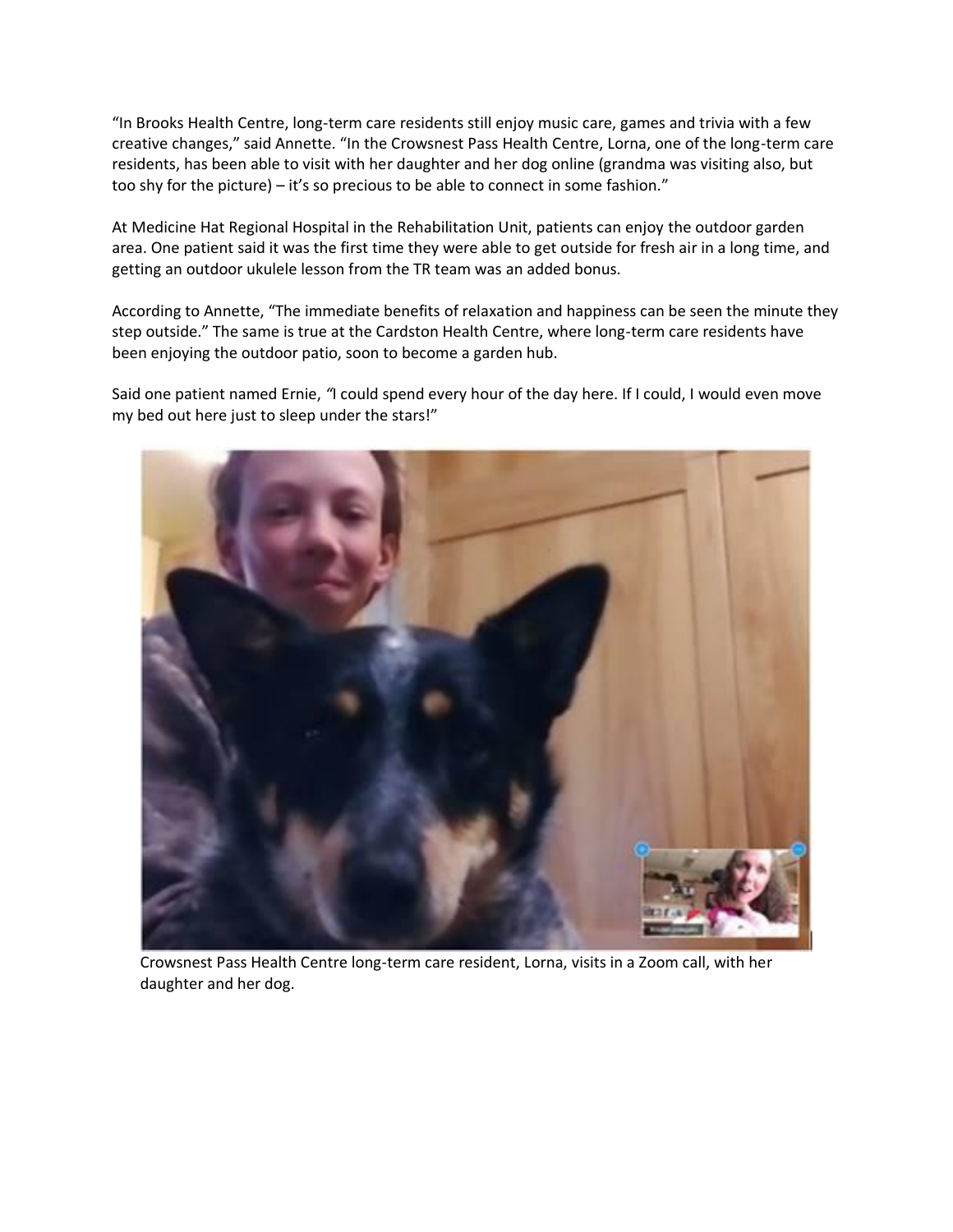

Members of the Lethbridge Community Therapeutic Recreation team – When the community Expressive Arts therapy group at CASA in Lethbridge was cancelled, the south zone therapeutic recreation team stepped up to develop The Creative Journey virtual Zoom group so clients could complete their therapy online.

# Be Well - Be Kind

# **Taking Care of your Mental Health**

Keeping yourself mentally and physically healthy is one of the best ways to manag[estress](https://insite.albertahealthservices.ca/main/assets/hr/tms-hr-whs-wellness-stress-orientation.pdf) and anxiety. We know you have lots going on right now and may be dealing with challenges related to work, family, and other personal issues. When faced with the uncertainties during this time, you may experience stressful scenarios impacting how you think, feel and react in different situations.

# **Celebrities Celebrating our Frontline Workers during the COVID-19 Pandemic**

Edmonton-born actor Michael J. Fox is the latest Canadian celebrity to reach out and send a video of support for frontline healthcare workers at AHS.

"A big shout out to the healthcare workers in Alberta and beyond," says Fox, star of the Back to the Future movie trilogy and the TV show, Family Ties.

"You've been incredible. I really appreciate it. We really appreciate it. We love you and we thank you."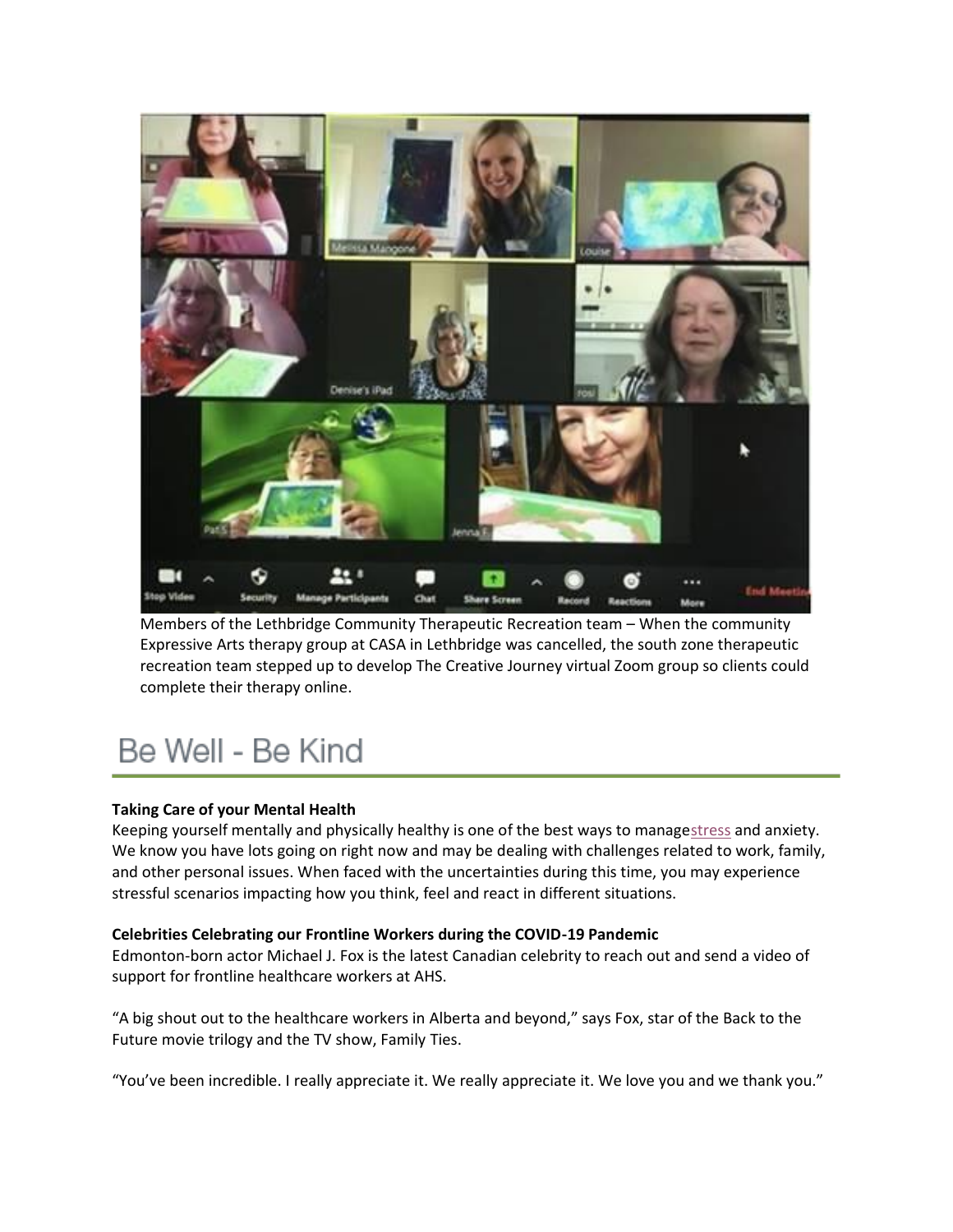Follow AHS social media to see videos from more Canadian celebrities, including actors Andrew Phung and Andrea Bang from the TV show Kim's Convenience; Calgary pop band the Dino Martinis; Olympic Gold medallist Mark Tewksbury; singer-songwriter Reuben Bullock from Reuben and the Dark; and supermodel Heather Marks. We'll share a new video every couple of days.



# **Sharing the Love: Thanking Our People**

As we continue on this journey together, we want to thank our people for their unwavering dedication, hard work and compassion during this unprecedented time. Messages of gratitude keep pouring in from across the province and beyond during the COVID-19 pandemic. You've also shown so much appreciation for each other through your shout outs for your colleagues and team members. We are excited to be able to share those stories of thanks with you today on our new online platform, [ahs.ca/sharingthelove.](https://www.albertahealthservices.ca/about/page13797.aspx)

Please take a few moments to look at the many messages, photos, and drawings made just for you on our [Sharing the Love: Thanking Our People](https://www.albertahealthservices.ca/about/page13797.aspx) page. You can also add your own message of thanks to keep the spirit going. We hope this small token of appreciation from your colleagues, leaders and Albertans shows just how valuable and appreciated you are now and every day.

#### **Community Acts of Kindness**

In recognition of National Nurses Week, Chief Dale McFee presented a stylized Canadian flag on behalf of Edmonton Police, to nurses at the Royal Alexandra Hospital. The flag was crafted by two of the hundreds of grateful members of the Edmonton Police Service, honoring fellow [frontline](https://twitter.com/hashtag/frontline?src=hashtag_click) responders, whose sacrifice and commitment have seen us through this unprecedented crisis. Chief McFee was